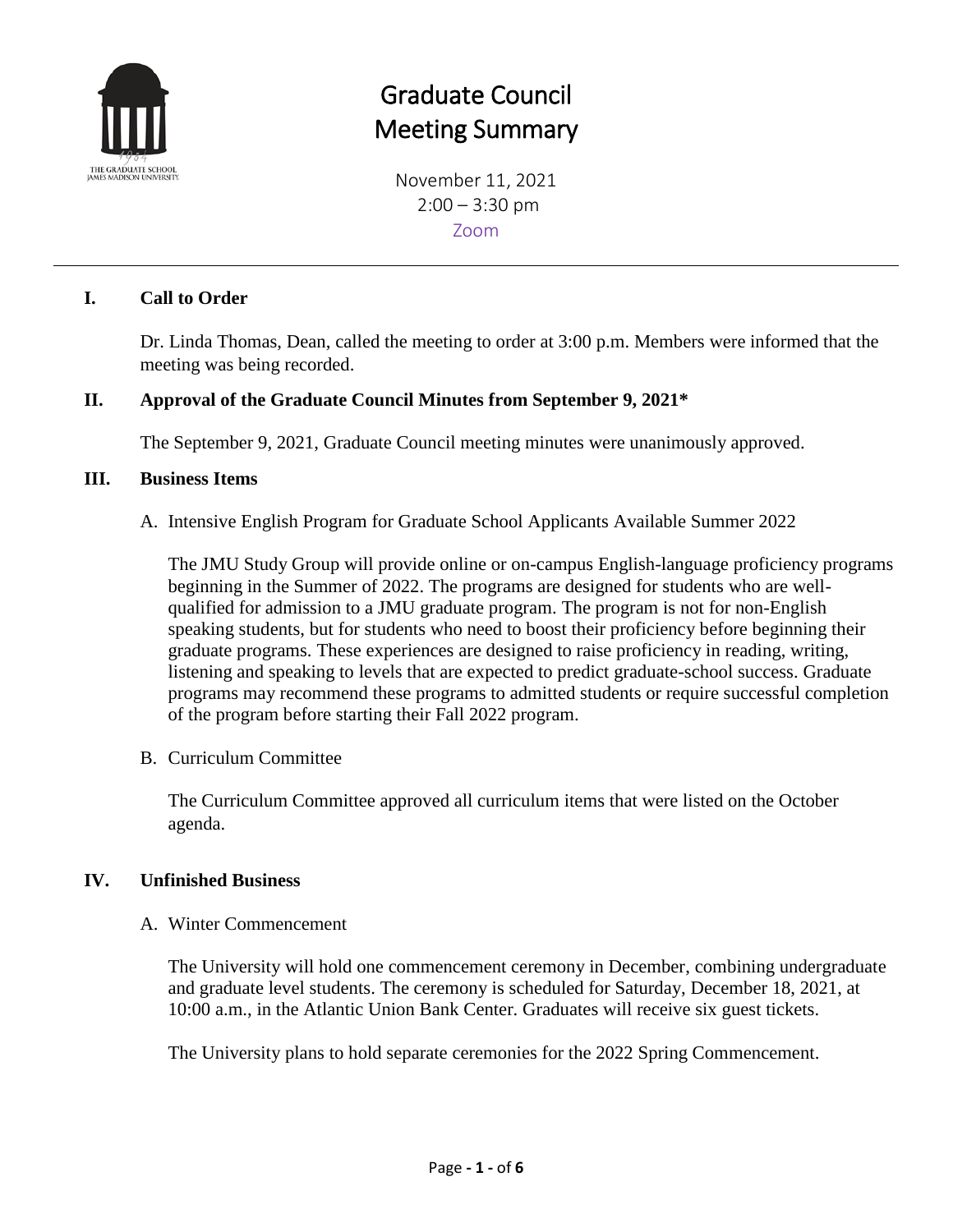#### **V. New Business**

A. Committee Structure (call for ad hoc committees) \*

If Graduate Council related issues arise, the matter will be sent to an ad hoc committee for discussion. The ad hoc committee will then bring recommendations to the Graduate Council. A spreadsheet has been created within Microsoft Teams, and there are tabs listing titles of several ad hoc committees (Assistantship Issues, DEI Issues, Commencement, Concurrent Enrollment, R2 National Status, Fundraising). Members were asked to sign-up to serve on an ad hoc committee.

B. Administrative Assistant Training

Feedback received from the Graduate Program Director Training held on October 29, was very positive. There has been a request to hold a similar training for Administrative Assistants; therefore, a training will be held in the spring. A survey will be created to capture input on how Administrative Assistants provide support to Graduate Program Directors and to identify areas to address during the training.

#### **VI. Announcements**

There were no announcements made.

#### **VII. Conclusion**

Dean Thomas thanked members for their participation in the meeting. With no further business, the Graduate Council Meeting ended at 2:31 p.m.

\*Votes are likely to be called for items marked with an asterisk.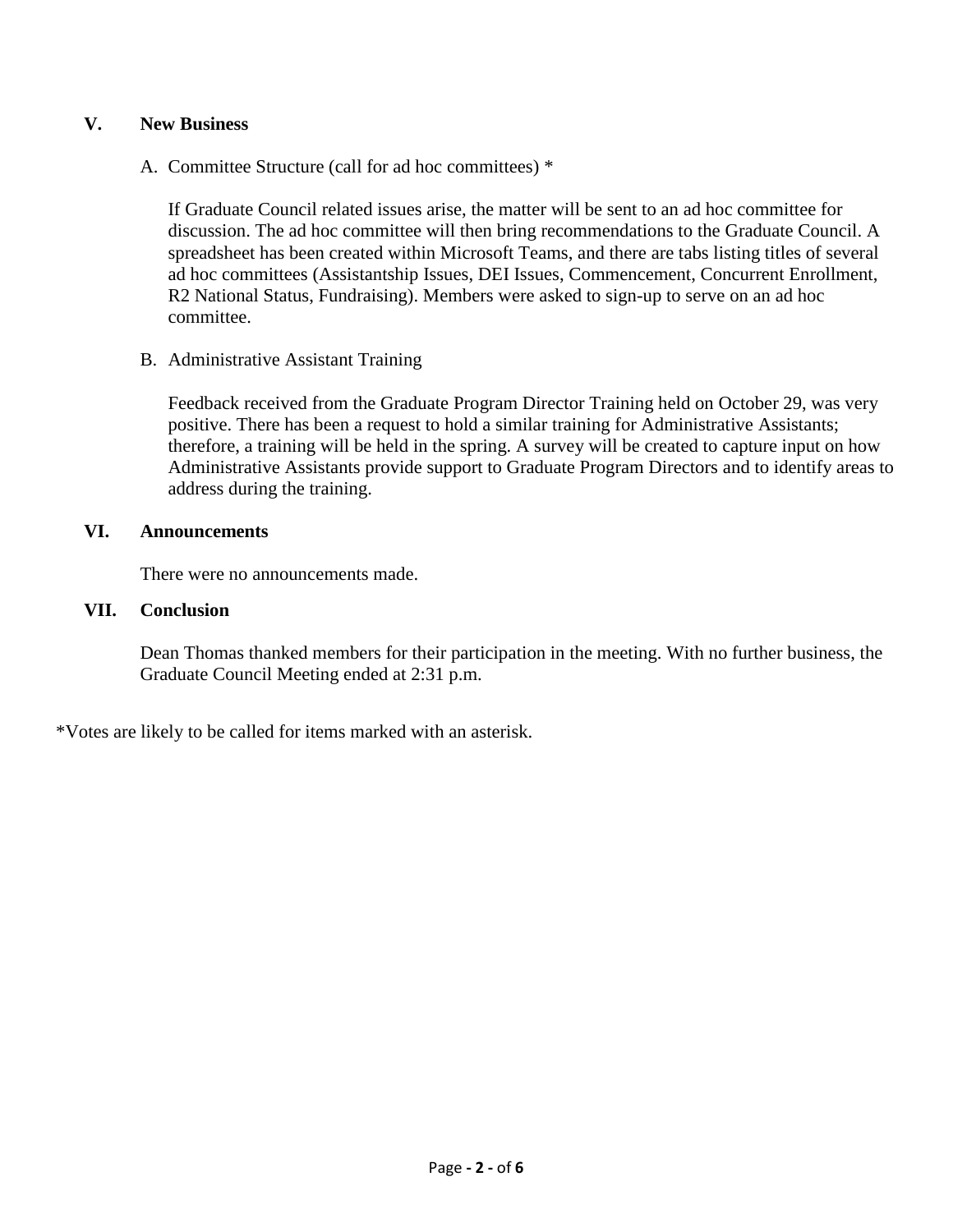

### Graduate Council Voting Members

Sign-in Sheet

November 11, 2021 2:00 - 3:30 pm

### Zoom

| Last Name  | <b>First Name</b> | Academic Unit                                          | Joined Zoom Meeting |
|------------|-------------------|--------------------------------------------------------|---------------------|
| Almjeld    | Jennifer          | Writing, Rhetoric, & Technical<br>Communication (WRTC) | Yes                 |
| Akers      | Jeremy            | Health Professions                                     | Yes                 |
| Bandalos   | Deborah           | Department of Graduate<br>Psychology                   | Yes                 |
| Carr       | Julie Wallace     | Hart School                                            |                     |
| Coates     | Tabitha           | Learning, Technology, &<br>Leadership Education        | Yes                 |
| Dabback    | William           | Music                                                  | Yes                 |
| Danzell    | Orlandrew         | School of Integrated Sciences                          |                     |
| Dillard    | David             | History                                                | Yes                 |
| Dyche      | Jeff              | Psychology - Undergraduate                             |                     |
| Hefner     | <b>Brooks</b>     | English                                                | Yes                 |
| Heydari    | Hossain           | Computer Science                                       |                     |
| Hickerson  | Corey             | Communication & Advocacy                               | Yes                 |
| Imbrescia  | Eric              | Early, Elementary & Reading<br>Education               |                     |
| Knopp      | Andrea            | Nursing                                                | Yes                 |
| Mayhew     | Fred              | Political Science                                      | Yes                 |
| Nichols    | Nancy             | Accounting                                             | Yes                 |
| Nye Luden  | Susan Nick        | Kinesiology                                            |                     |
| Rout       | Ayasakanta        | Communication Sciences &<br>Disorders (CSD)            |                     |
| Rutherford | Matthew           | <b>Business Administration</b>                         |                     |
| Sloan      | Margaret          | School of Leadership                                   | Yes                 |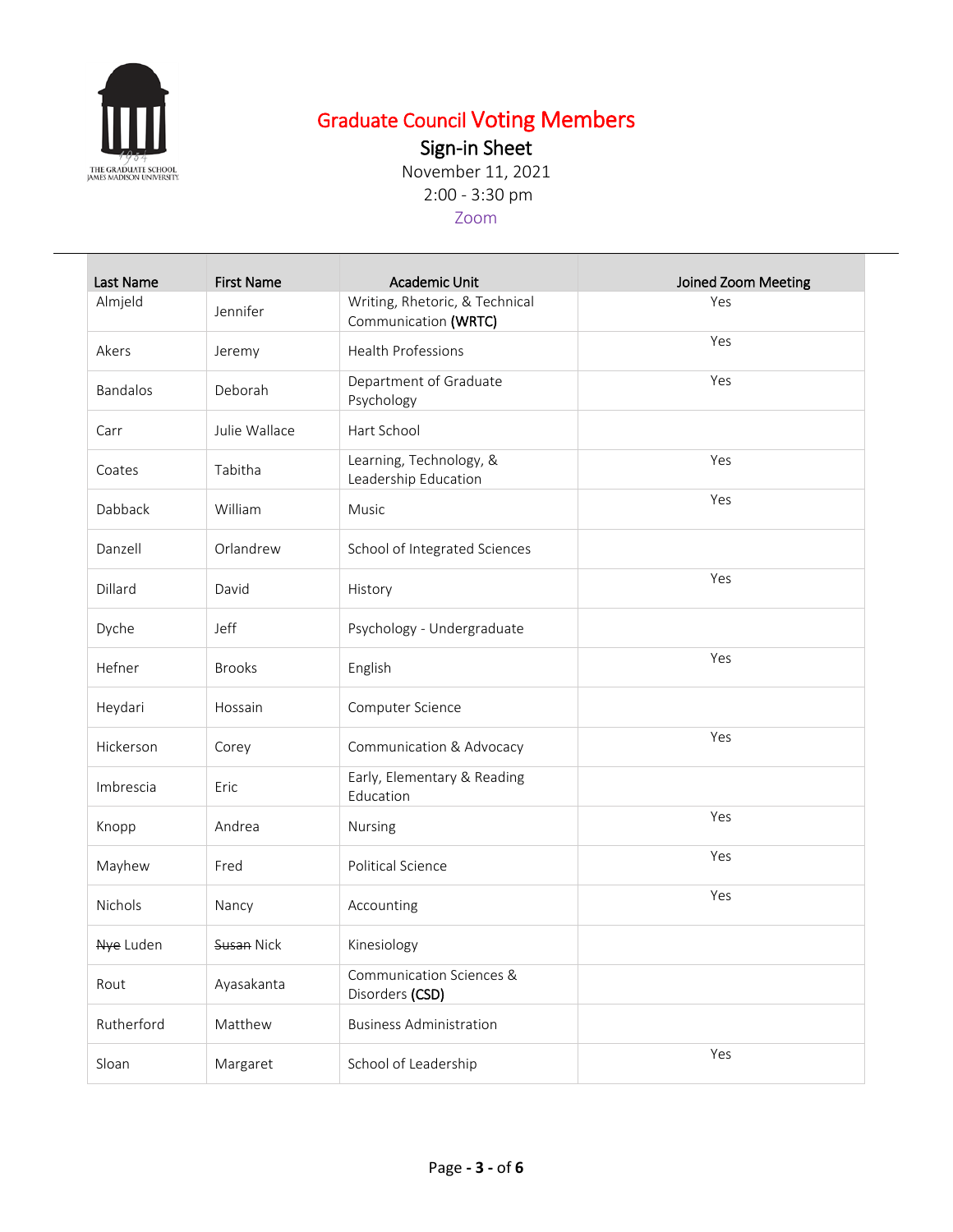

# Graduate Council Voting Members

Sign-in Sheet

November 11, 2021 2:00 - 3:30 pm Zoom

| Stevens    | Alexis      | Mathematics                                     | Yes |
|------------|-------------|-------------------------------------------------|-----|
| Timler     | Geralyn     | Communications Sciences and<br><b>Disorders</b> | Yes |
| Wasta      | Stephanie   | Educational Foundations &<br>Exceptionalities   | Yes |
| Webb       | Angela      | Middle, Secondary and<br>Mathematics Education  | Yes |
| Wightman   | Bill        | School of Art & Design History                  | Yes |
| Wunderlich | Roshna      | Biology                                         | Yes |
| Jones      | Ellen Marie | Graduate Student Association                    |     |
| Curtis     | Ramond      | Graduate Student Association                    | Yes |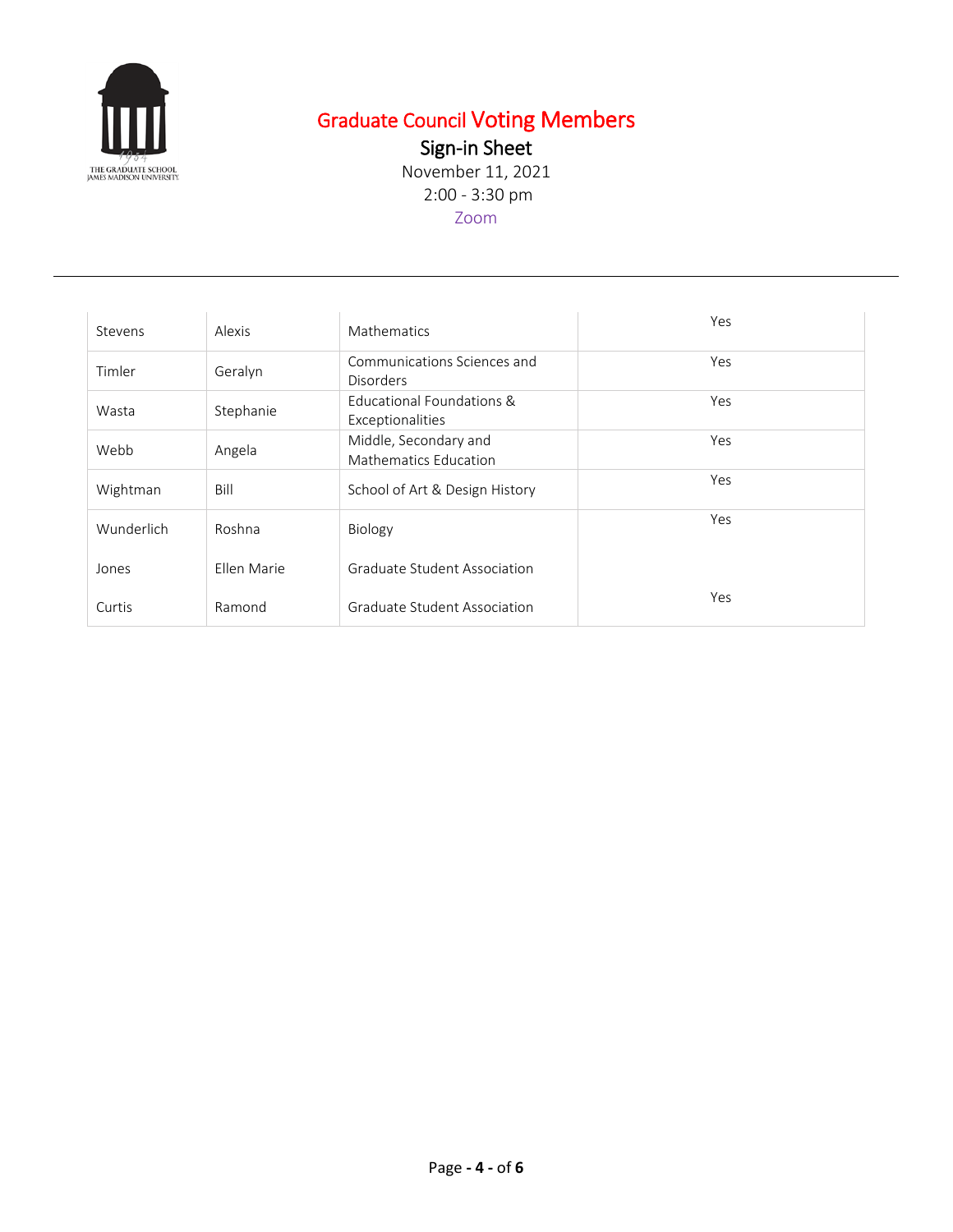

## Graduate Council Guests

Sign-in Sheet November 11, 2021

2:00 - 3:30 pm

Zoom

| The Graduate School Representatives<br><b>Non-Voting Members</b> |                                                                  |                     |  |
|------------------------------------------------------------------|------------------------------------------------------------------|---------------------|--|
| <b>Full Name</b>                                                 | Title                                                            | Joined Zoom Meeting |  |
| Linda Thomas                                                     | Dean                                                             | Yes                 |  |
| Michael Stoloff                                                  | Associate Dean, Admissions and Recruitment                       | Yes                 |  |
| Laura Ryman                                                      | Interim Assistant Dean and Director of Graduate Student Services | Yes                 |  |

| <b>Guests</b> |                   |                                                      |                     |
|---------------|-------------------|------------------------------------------------------|---------------------|
| Last Name     | <b>First Name</b> | Academic Unit                                        | Joined Zoom Meeting |
| Anderson      | Robin             | Graduate Psychology                                  |                     |
| Apple         | Kevin             | Associate Dean, College of Sciences &<br>Mathematics | Yes                 |
| Arndt         | Chris             | Dean's Office, College of Arts and Letters           | Yes                 |
| Bell          | Pamela            | Dean's Office, The Graduate School                   | Yes                 |
| Bourne        | Mary Lou          | Research and Scholarship                             |                     |
| Davis         | Marcus            | Dean's Office, College of Science & Mathematics      |                     |
| <b>Doss</b>   | Cheryl            | Dean's Office, The Graduate School                   | Yes                 |
| Gallagher     | Scott             | Associate Dean, College of Business                  |                     |